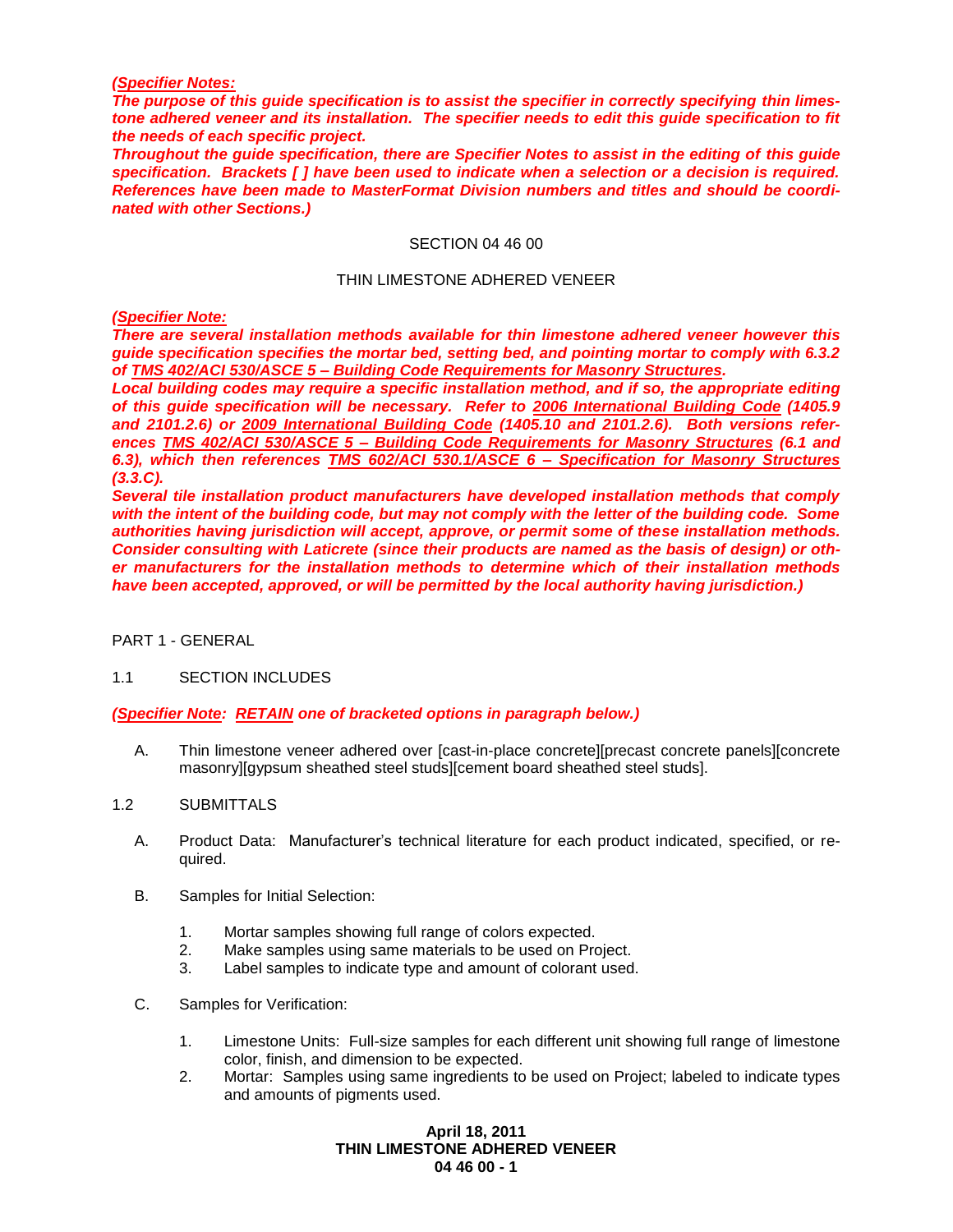- 3. Accessories: Samples of manufactured products.
- 4. Flashing: Samples of each shape, profile, intersection and transition required, not less than 12 inches long, including end dam, and splice/lap joint for lintel/shelf angle flashing; demonstrate soldering quality.
- D. Installer Qualifications: Written data for company, principal personnel, experience, and training required by PART 1 "Quality Assurance" Article.
- E. Limestone Availability Certification: After samples are approved, certify availability of each limestone variety in sufficient quantities for work.

### 1.3 QUALITY ASSURANCE

- A. Installer Qualifications:
	- 1. Experience: Company with not less than 5 years experience in performing specified work similar to scope of this Project, and with a record of successful in-service performance, and sufficient production capability, facilities and personnel, to produce required work.
	- 2. Supervision: Installer shall maintain a competent supervisor who is on jobsite during times specified work is in progress and who has minimum 10 years experience in installing systems similar to type and scope required for Project.
- B. Sheet Metal Flashing Installer Qualifications: Sheet metal firm experienced with proper fabrication and installation of specified work similar in design, material and extent to scope of this project, and with a record of successful in-service performance and completion of projects for minimum 10 years.

## *(Specifier Note: RETAIN paragraph below if local building code requires a specific installation method and compliance with the code named.)*

- C. Quality Standards: In addition to specified requirements, comply with TMS 402/ACI 530/ASCE 5 for adhered masonry classification and prescriptive requirements, unless local building code has jurisdiction, whichever is more stringent.
- D. Mockups: Before beginning work of this Section, build as many mockups as required to verify selections made under submittals and to demonstrate aesthetic effects and for work execution. Use materials and installation methods specified.
	- 1. Build 48 inch square for each type of veneer finish.
	- 2. Locate at locations indicated or, if not indicated, as directed by Architect; facing south.
	- 3. Clean exposed faces.
	- 4. Notify Architect 7 days in advance of dates and times when mockups will be constructed.
	- 5. Protect approved mockups from elements with weather-resistant covering.
	- 6. Maintain during construction in an undisturbed condition as a standard for judging completed work.
	- 7. Approval is for following qualities; approval does not constitute approval of deviations from Contract Documents, unless specifically approved by Architect in writing:
		- a. Color, texture, and blending of limestone units.
		- b. Color and blending of mortar.
		- c. Relationship of mortar and sealant colors to limestone colors.
		- d. Tooling of joints.
		- e. Effectiveness of cleaning.
		- f. Other aesthetic qualities as determined by Architect.
	- 8. When directed, demolish and remove mockups from site, including foundations.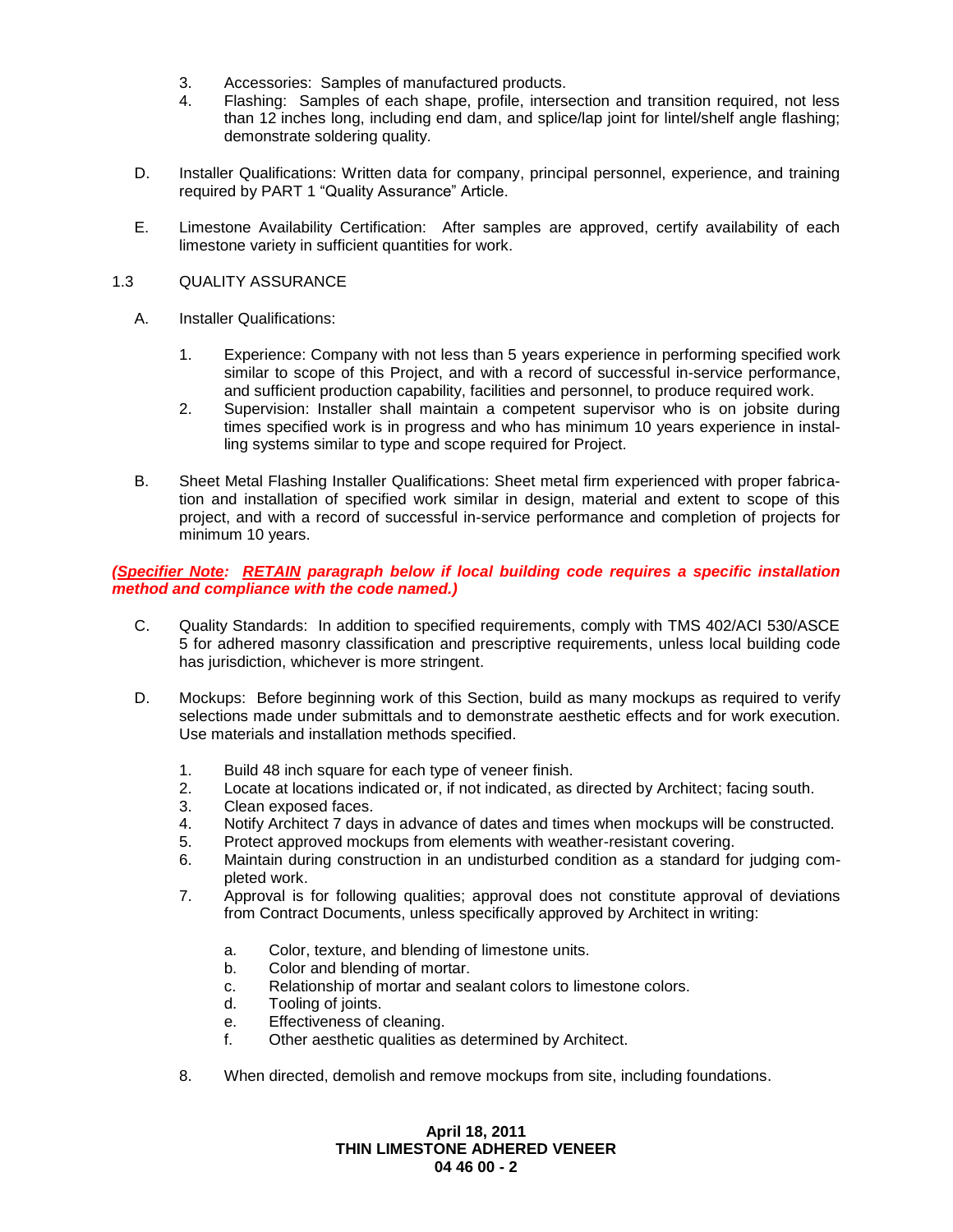- E. Pre-Installation Conference:
	- 1. Conduct at Project site.

## *(Specifier Note: EDIT attendees in brackets that are appropriate to project conditions.)*

- 2. Attendees include Owner, Contractor, Architect, thin limestone veneer installer, [coldformed steel stud framing installer], [sheathing installer], [concrete masonry installer], [cast-in-place concrete installer], Technical Representative of Manufacturer, and Owner's testing agency.
- 3. Review Contract Document requirements.
- 4. Review approved submittals.
- 5. Review installation procedures, including, but not limited to:
	- a. Handling, storing and protecting products and materials.
	- b. Evaluation of substrates on which work will be installed.
	- c. Fabrication and placement of flashings.
	- d. Preparation and mixing of mortar, including testing.
	- e. Setting limestone units.
	- f. Curing.
	- g. Protecting installed work, including stain prevention.
	- h. Cleaning installed work.
- 6. Tour representative areas of required work, discuss and evaluate for compliance with Contract Documents, including substrate conditions, surface preparations, sequence of installation and other preparatory work performed by other installers.
- 7. Review required inspection and testing.
- 8. Review forecasted weather conditions and procedures for coping with unfavorable conditions.
- 9. Record discussions, including decisions and agreements reached, and furnish copy of record to each party attending.

## 1.4 DELIVERY, STORAGE, AND HANDLING

- A. Limestone and Accessories: Store and handle according to following:
	- 1. To prevent deterioration or damage due to contaminants, breaking, chipping, or other causes.
	- 2. ILI's The Contractors Handbook on Indiana Limestone.

### 1.5 FIELD CONDITIONS

- A. Stain Prevention: Prevent mortar and soil from staining exposed limestone.
	- 1. Protect base of walls from rain-splashed mud and mortar splatter.
	- 2. Protect sills, ledges, projections, and adjacent construction from mortar droppings.
	- 3. Prevent rain from splashing mortar droppings or dirt from scaffolding onto face of exposed limestone.
- B. Cold Weather Requirements:
	- 1. Do no cementitious work when ambient temperature is less than 32 degrees F or when 40 degrees F or less and falling.
	- 2. Provide heat and protection to protect work from freezing for not less than 48 hours after installation.
	- 3. Distribute heat uniformly to prevent concentration of heat near sources; provide deflection or protective screens.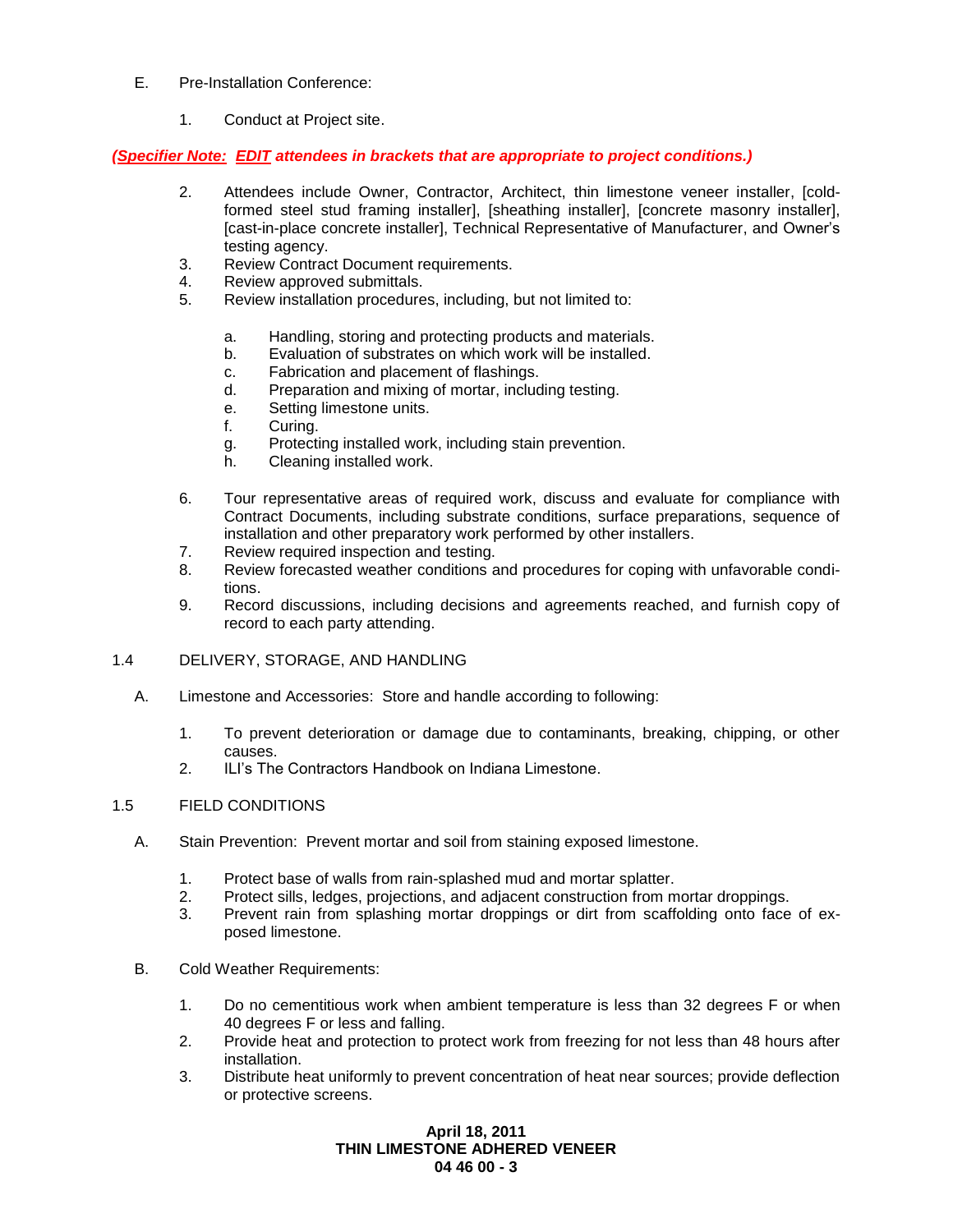- C. Warm Weather Requirements:
	- 1. Protect work against uneven and excessive evaporation and from strong flows of dry air, both natural and artificial.
	- 2. Apply and cure work as required by climatic and job conditions to prevent dryout during cure period.
	- 3. Provide suitable coverings, moist curing, barriers to deflect sunlight and wind from work during cure period.

### *(Specifier Note: RETAIN one of bracketed options in paragraph below; 25 years for installations over cast-in-place masonry, precast concrete panels, and concrete masonry and 15 years for installations over sheathing over metal studs.)*

## 1.6 WARRANTY

- A. Installation Material Manufacturer Special Warranty: Furnish labor and material warranty agreeing to replace thin limestone adhered veneer due to following, for a period of [25][15] years from date of substantial completion, signed by authorized representative of installation materials manufacturer using manufacturer's standard form:
	- 1. Manufacturing defects of installation materials.
	- 2. Deterioration of thin limestone adhered veneer and installation materials under normal usage.
	- 3. Installation workmanship of installation materials.
- B. Exclusions:
	- 1. Cracks in thin limestone adhered veneer due to structural movement or excessive deflection.
	- 2. Deterioration of installation materials due to deterioration of thin limestone.

# PART 2 - PRODUCTS

### 2.1 LIMESTONE

A. Material Quality Standard: ASTM C 568, Classification II or III.

## 2.2 THIN LIMESTONE UNITS

A. Basis of Design: Contract Documents are based on thin limestone units fabricated by Earthworks, Inc. to establish a standard of quality.

### *(Specifier Note: RETAIN one of bracketed options in subparagraph below.)*

- 1. Selection: [Aux Vases][Cottonwood][Country Villa][Dove Gray][EW Gold][Fox Tail Blend][Harvest Mix][Ozora Tumbled Rubble][Rustic Cleft][Weathered Fieldstone][Woods Blend].
- 2. Dimensions: [ insert for width, length, height, and depth as required ].

# *(Specifier Note: RETAIN one of bracketed options in subparagraph below.)*

- 3. Finish: [Snapped][Tumbled].
- 2.3 INSTALLATION MATERIALS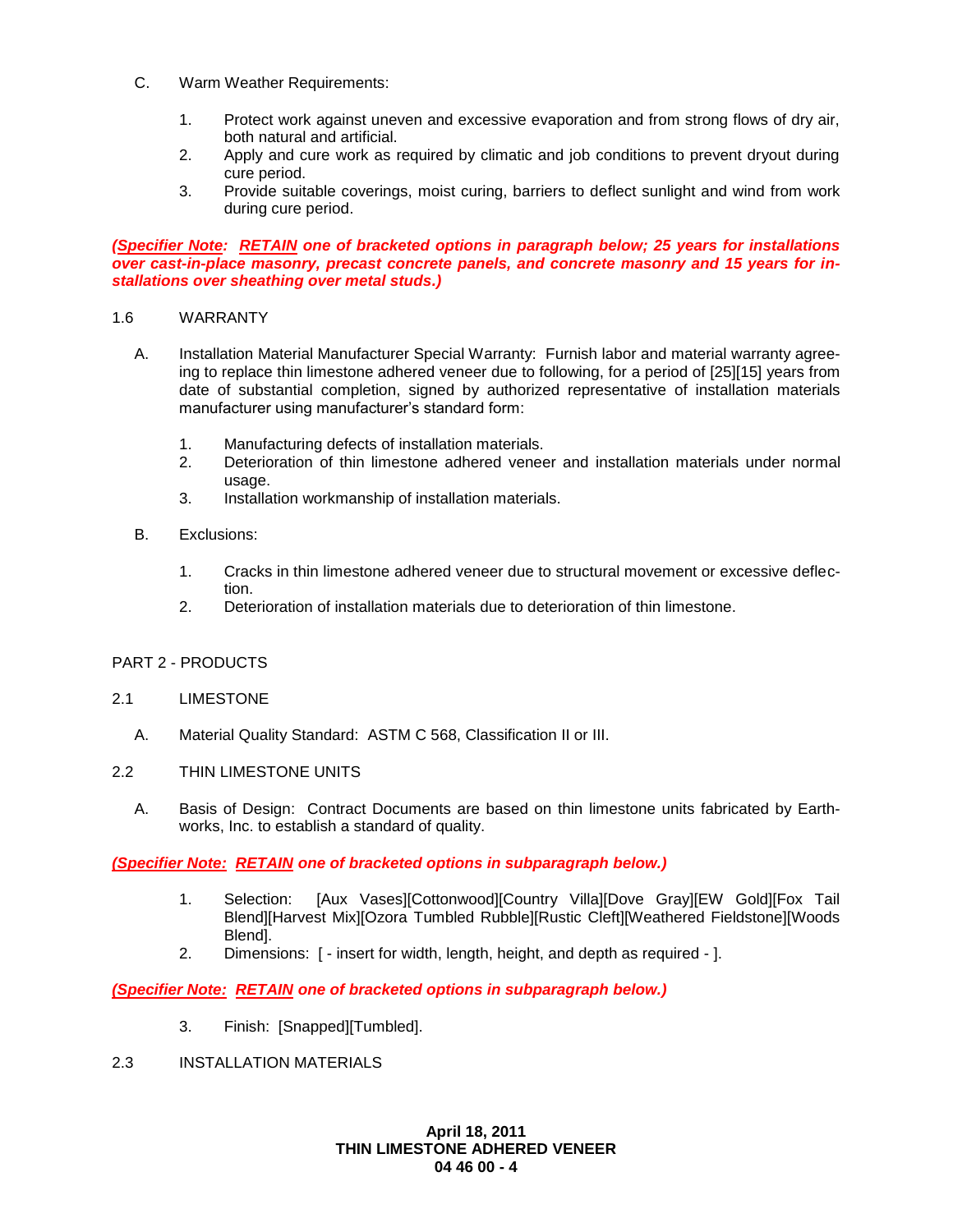*(Specifier Note: EDIT materials in this article to coordinate with other specifications and installation method.)*

*(Specifier Note: Engineered wood products are not recommended as exterior sheathing as the substrate for thin limestone adhered veneer.)*

- A. Gypsum Sheathing:
	- 1. Description: ASTM C 1177, Type X, glass-mat gypsum board; paperless, treated, water resistant, noncombustible, gypsum core with inorganic glass mat partially or completely embedded on both faces; acrylic coated on one face; 5/8 inch thick; maximum lengths and widths available that will minimize short-edge-to-short-edge butt joints and to correspond to support system indicated.
	- 2. Basis of Design: National Gypsum Co.; Gold Bond Brand  $e^2XP$  Extended Exposure Sheathing.
- B. Cement Board Sheathing:
	- 1. Description: ANSI A 118.9 or ASTM C 1325, cementitious panels composed of portland cement, aggregates, glass mesh on both faces, and manufacturer's proprietary ingredients; capable of remaining unaffected by prolonged exposure to water; 1/2 inch thick
	- 2. Basis of Design: National Gypsum Co.
		- a. Straight: PermaBase Cement Board.
		- b. Curved: PermaBase Flex Cement Board.
- C. Screw Fasteners for Gypsum Sheathing and Cement Board:
	- 1. Product Quality Standards:
		- a. Metal Framing Members less than 0.030 in Thick: ASTM C 1002, Type S.
		- b. Metal Framing Members from 0.033 in to 0.112 in Thick: ASTM C 954, Type S-12.
	- 2. Description: Bugle head, self-drilling, self-tapping, steel screws with Phillips-head recess of size, holding power, and other properties recommended by manufacturer; minimum 1 inch long; with corrosion-protective coating having a salt-spray resistance of more than 800 hours according to ASTM B 117.
- D. Mortar Bed:
	- 1. Description: Factory prepared polymer fortified cementitious mortar.
	- 2. Basis of Design: Laticrete International, Inc.; 3701 Fortified Mortar Bed.
- E. Waterproofing Material:
	- 1. Description: ANSI A 118.10 and A 118.12, load-bearing, single component, self-curing liquid rubber polymer that forms seamless, flexible membrane; resists cracks in substrate up to 1/8 inch wide.
	- 2. Basis of Design: Laticrete International, Inc.; Hydro Ban.
- F. Setting Mortar:
	- 1. Description: ANSI A 118.4, factory prepared, low-VOC, non-sag, polymer fortified cementitious mortar specifically intended for adhering thin limestone; only requiring addition of water; includes antimicrobial to inhibit mold and mildew growth.
	- 2. Basis of Design: Laticrete International, Inc.; Masonry Veneer Mortar.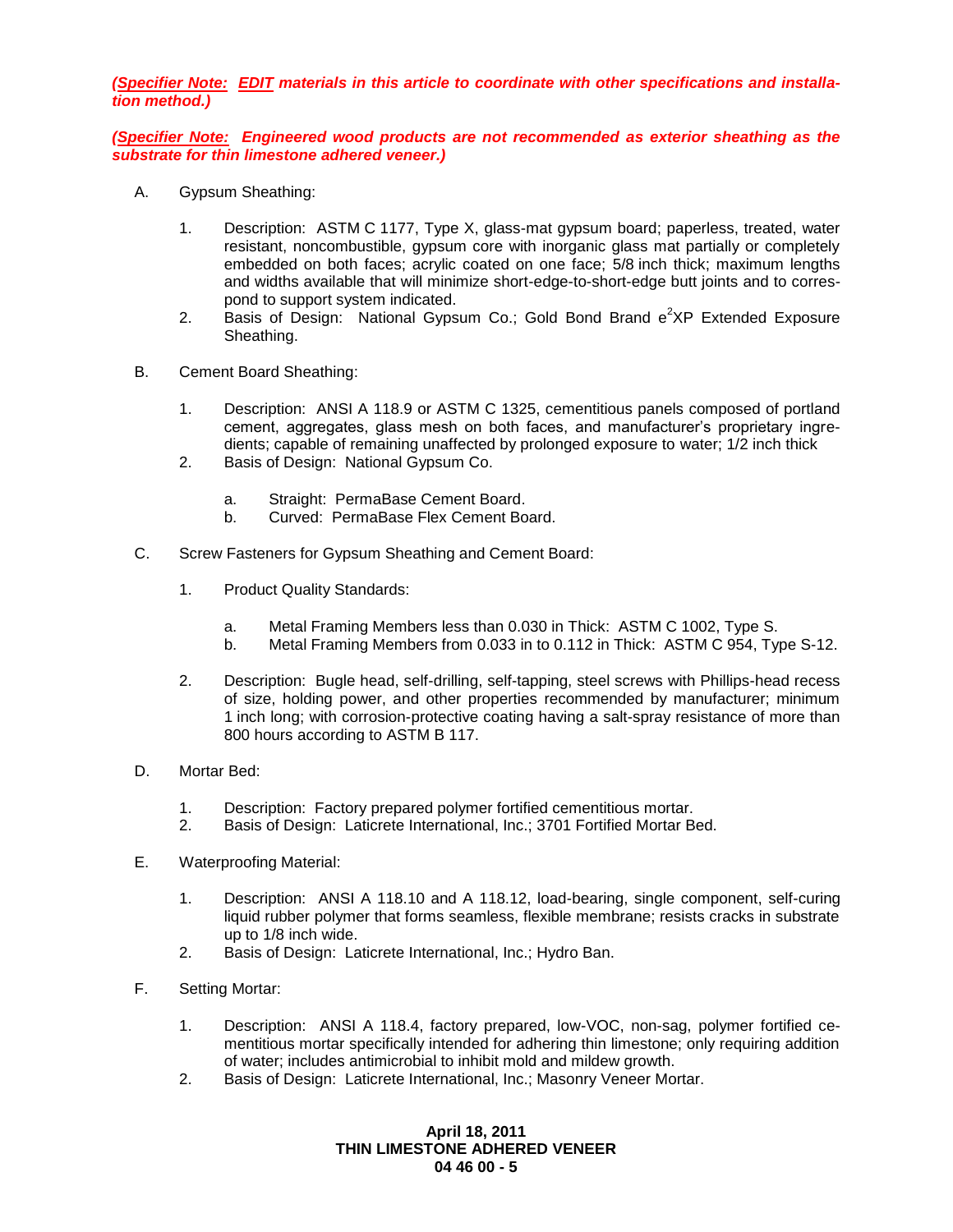- G. Pointing Mortar:
	- 1. Description: ASTM C 91, factory prepared, cementitious mortar specifically intended for pointing thin limestone in joints ranging from 1/2 inch to 1-1/4 inches; color as selected from manufacturers standard colors available; only requiring addition of water; includes antimicrobial to inhibit mold and mildew growth.
	- 2. Basis of Design: Laticrete International, Inc.; Masonry Pointing Mortar with 1776 Grout Enhancer.
- H. Flashing Mortar:
	- 1. Description: ANSI A 118.10, multiple component, factory prepared, epoxy based waterproofing specifically intended for sealing seams, gaps, and joints between various substrates that when cured forms a flexible membrane.
	- 2. Basis of Design: Laticrete International, Inc.; Latapoxy Waterproof Flashing Mortar.

## 2.4 EMBEDDED FLASHING MATERIALS

A. Sheet Metal Flashing

## *(Specifier Note: Consider using Type 316 stainless steel in humid, coastal areas because it has more resistance to corrosion than Type 304.)*

- 1. Material:
	- a. Product Quality Standard: ASTM A 240 or A 666, Type 304.
	- b. Description: Stainless steel, 2D annealed finish, not less than 0.0250 inch (24 ga) thick, unless noted otherwise.
- 2. Solder:
	- a. Product Quality Standard: ASTM B 32, Grade Sn60.
	- b. Description: Solder with acid flux of type recommended by stainless steel sheet manufacturer; use a noncorrosive rosin flux over tinned surfaces.

# 2.5 SHEET METAL FLASHING FABRICATION

- A. Field Measurements: Where metal flashing is to fit, cope, or be tailored to other construction, check actual dimensions of other construction by accurate field measurements before fabrication.
- B. Fabrication Procedures: Fabricate continuous flashings in sections 96 inches long minimum, but not exceeding 12 feet. Provide splice plates at joints of formed, smooth metal flashing.
	- 1. Shop form flashing on a bending brake in lengths practical for application.
	- 2. Shape, trim and hand seam on bench as far as practical with proper tools.
	- 3. Form exposed metal work without excessive oil canning, buckling, and tool marks and that is true to line and levels indicated.
	- 4. Make angle bends and folds for interlocking metal with full regard for expansion and contraction to avoid buckling or fullness in metal after installation.
	- 5. Form materials to shape indicated with straight lines, sharp angles and smooth curves.
	- 6. Fold and hem exposed edges of flashings.
- C. Flashing Joinery: Fabricate interior and exterior corners, intersections, and complex flashing conditions in shop, rather than in field, with properly folded, constructed and continuous soldered joints. Field fabricated units are not permitted and will not be allowed.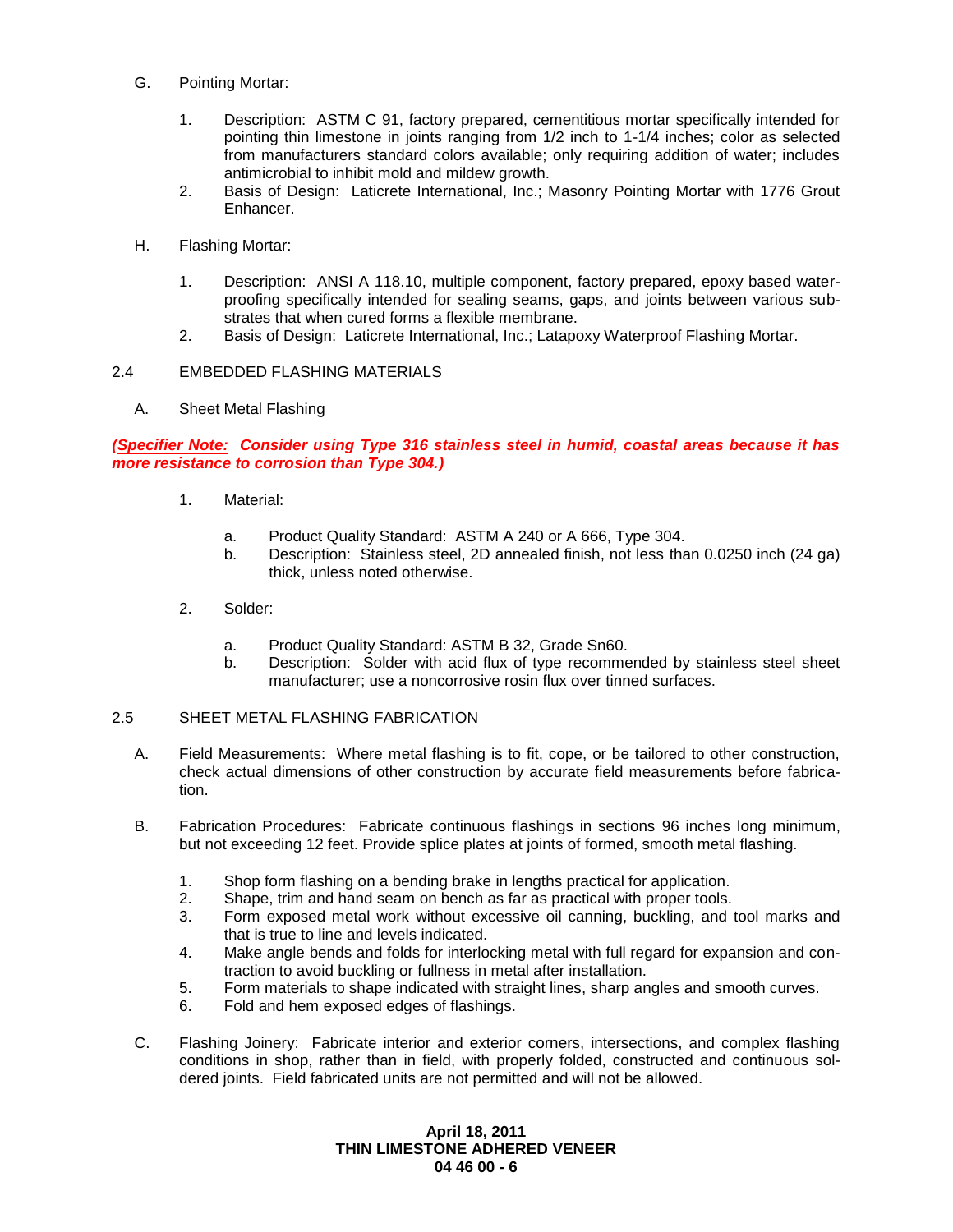## PART 3 - EXECUTION

### 3.1 EXAMINATION

- A. Acceptance of Surfaces and Conditions:
	- 1. Examine substrates for compliance with requirements, installation tolerances and other conditions affecting performance.
	- 2. Proceed only when unsatisfactory conditions have been corrected in a manner complying with Contract Documents.
	- 3. Starting work within a particular area will be construed as acceptance of surface conditions.
- 3.2 PREPARATION
	- A. Substrate Condition: No defects or deficiencies that would result in poor or potentially defective installation of thin limestone adhered veneer, or would cause latent defects in work.

## 3.3 INSTALLATION

- A. Installation Quality Standards: In addition to standards specified elsewhere, perform work according to following, unless otherwise specified:
	- 1. ILI Indiana Limestone Handbook.
	- 2. Delegated engineering.
	- 3. Approved submittals.

### *(Specifier Note: EDIT installation articles to coordinate with other specifications and installation method.)*

- B. Gypsum Sheathing: Install according to GA-253 and ASTM C 1280.
	- 1. Install sheathing with coated face out, vertically or horizontally as recommended by manufacturer, with vertical edges centered over flanges of steel studs, with edges and ends fit tightly.
	- 2. Avoid installing imperfect, damaged, wet, or damp sheathing.
	- 3. Cut sheathing at penetrations, edges, and other obstructions of the work; fit tightly against abutting construction, except provide maximum 3/8 inch setback where sheathing abuts structural elements or materials that may retain moisture.
	- 4. Coordinate installation with flashings so materials are installed in sequence and manner that prevent exterior moisture from passing through thin limestone adhered veneer.
	- 5. Install screws at perimeter and within field to each steel stud approximately 8 inches on centers; set back minimum 3/8 inch from edges and ends; apply so screw heads bear tightly against sheathing face but do not cut into facing.
	- 6. Avoid bridging building expansion joints with sheathing; cut and space edges to match spacing of structural support elements.
- C. Cement Board Sheathing: Install according to ANSI A 108.11.

*(Specifier Note: RETAIN paragraph below if surface of concrete masonry needs to be floated before installation of thin limestone adhered veneer.)*

- D. Mortar Leveling Bed: Float surface of concrete masonry with mortar bed of appropriate thickness to produce plumb and true surface for subsequent installation of other materials; allow to cure.
- E. Mortar Bed Over Metal Lath: Apply mortar bed over metal lath with mortar bed of appropriate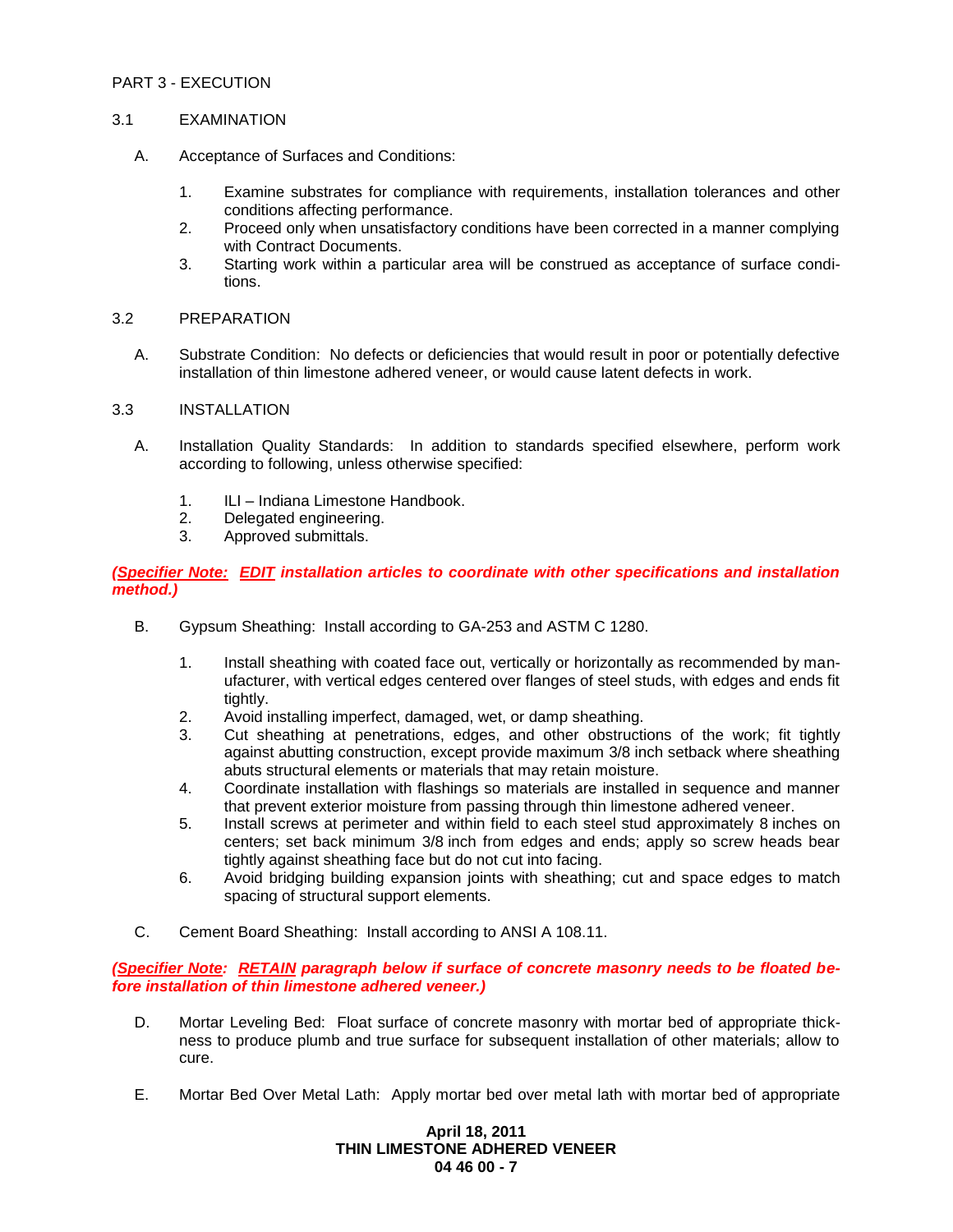thickness to produce plumb and true surface for subsequent installation of other materials; allow to cure.

- F. Waterproofing:
	- 1. Pre-treat cracks, joints, transitions, and penetrations with waterproofing material, allow to dry.
	- 2. Apply two coats of waterproofing material without pinholes, voids, thin spots, or other defects.
- G. Flashings: Install flashings to direct infiltrated water to exterior; Drawings may not necessarily indicate or describe full extent of work required for completion of flashings.
	- 1. Set sheet metal flashings true to line and levels and in proper locations with outside hemmed edges flush with building face location indicated; minimize quantity of lap joints by using longest units possible.
	- 2. Securely attach sheet metal flashings to substrate with screw fasteners.
	- 3. Terminate ends of horizontal flashings with properly folded and constructed end dams with a depth of not less than 1 inch, with continuous soldered joints.
	- 4. Form neat and aligned 4 inch lap joints of horizontal sheet metal flashings and bed overlapping sheet metal in flashing mortar.
	- 5. Apply flashing mortar to seal seams, gaps, and joints between flashings and various substrates.
- H. Setting Thin Limestone:
	- 1. Lay out walls in advance for accurate spacing of surface bond patterns, uniform joint thicknesses, accurate location of openings, movement-type joints, returns, and offsets.
	- 2. Coat substrate with as much veneer mortar as can be covered while mortar surface is wet and tacky.
	- 3. Beat thin limestone unit into mortar to ensure full bedding and flatness.
	- 4. Remove excess mortar; do not allow mortar to dry on face of thin limestone units.
- I. Pointing Thin Limestone:
	- 1. Point up joints with pointing mortar including corners, openings, and adjacent construction, to provide a neat, uniform appearance.
	- 2. Prepare joints for application of sealants, where indicated.

### 3.4 EMBEDDED FLASHINGS

- A. General: Drawings may not necessarily indicate or describe full extent of work required for embedded flashing.
- B. Scheduled Locations: In addition to conditions shown on Drawings, install embedded flashings within limestone cladding cavity at following locations to direct downward flow of infiltrated water within cavity to exterior:
	- 1. Shelf angles with end dams at through-wall openings; and with lap joints.
	- 2. Lintels without end dams or laps.
	- 3. Jambs at through-wall openings, full height from sill to head.
	- 4. Other obstructions.
- C. Flashings: Install flashings to direct infiltrated water to exterior.
	- 1. Set sheet metal flashings true to line and levels and in proper locations with outside hemmed edges flush with building face location indicated; minimize quantity of lap joints